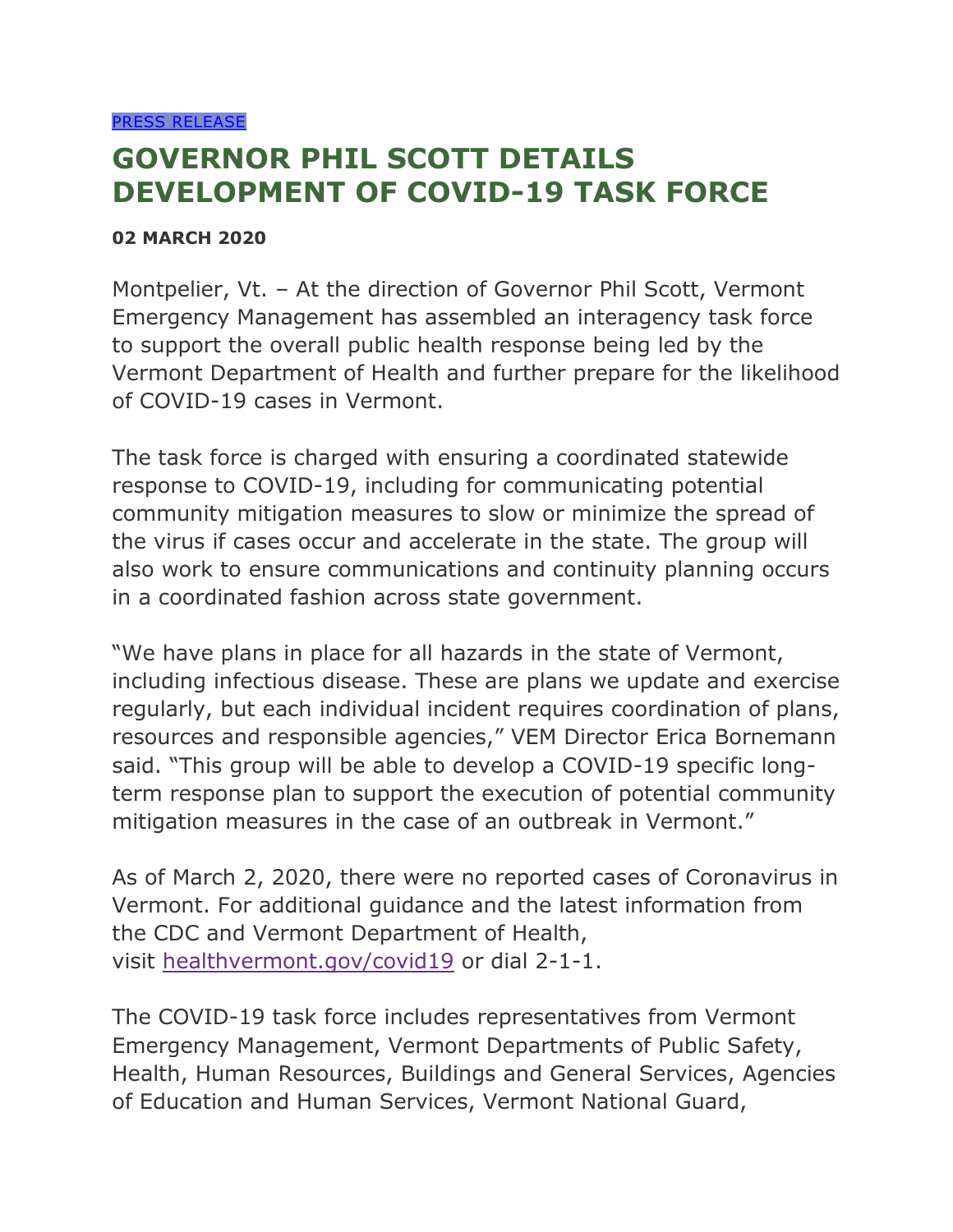Vermont Healthcare Emergency Preparedness Coalition, E-911 Board, Governor's Emergency Preparedness Advisory Council Chair, and Federal Emergency Management Agency.

"I want to thank our public health and emergency response teams for the work they've done to monitor and respond to this quickly evolving situation over the last several weeks," said Governor Phil Scott. "As this virus continues to spread globally, ensuring we stay ahead of it with a long-term mitigation plan is an important step in our response process, and I appreciate the expertise and leadership of this interagency group."

## **Public Guidance from the Vermont Department of Health**

Person-to-person spread of the virus is thought to occur mainly via respiratory droplets produced when an infected person coughs or sneezes. Much is still unknown about how the virus spreads. Take these everyday preventive actions to help stop the spread of germs:

• Wash your hands often with soap and water for at least 20 seconds. If soap and water are not available, use an alcohol-based hand sanitizer.

- Avoid touching your eyes, nose, and mouth with unwashed hands.
- Avoid close contact with people who are sick.
- Stay home when you are sick.
- Cover your cough or sneeze with a tissue, then throw the tissue in the trash.
- Clean and disinfect frequently touched objects and surfaces.

If you have recently traveled to countries where there is transmission (China, Iran, South Korea, Italy or Japan), please contact the Vermont Department of Health (800-464-4343), which will provide guidance on what to look for, and what to do if you develop symptoms that could be from Coronavirus.

For more details on the state's response,